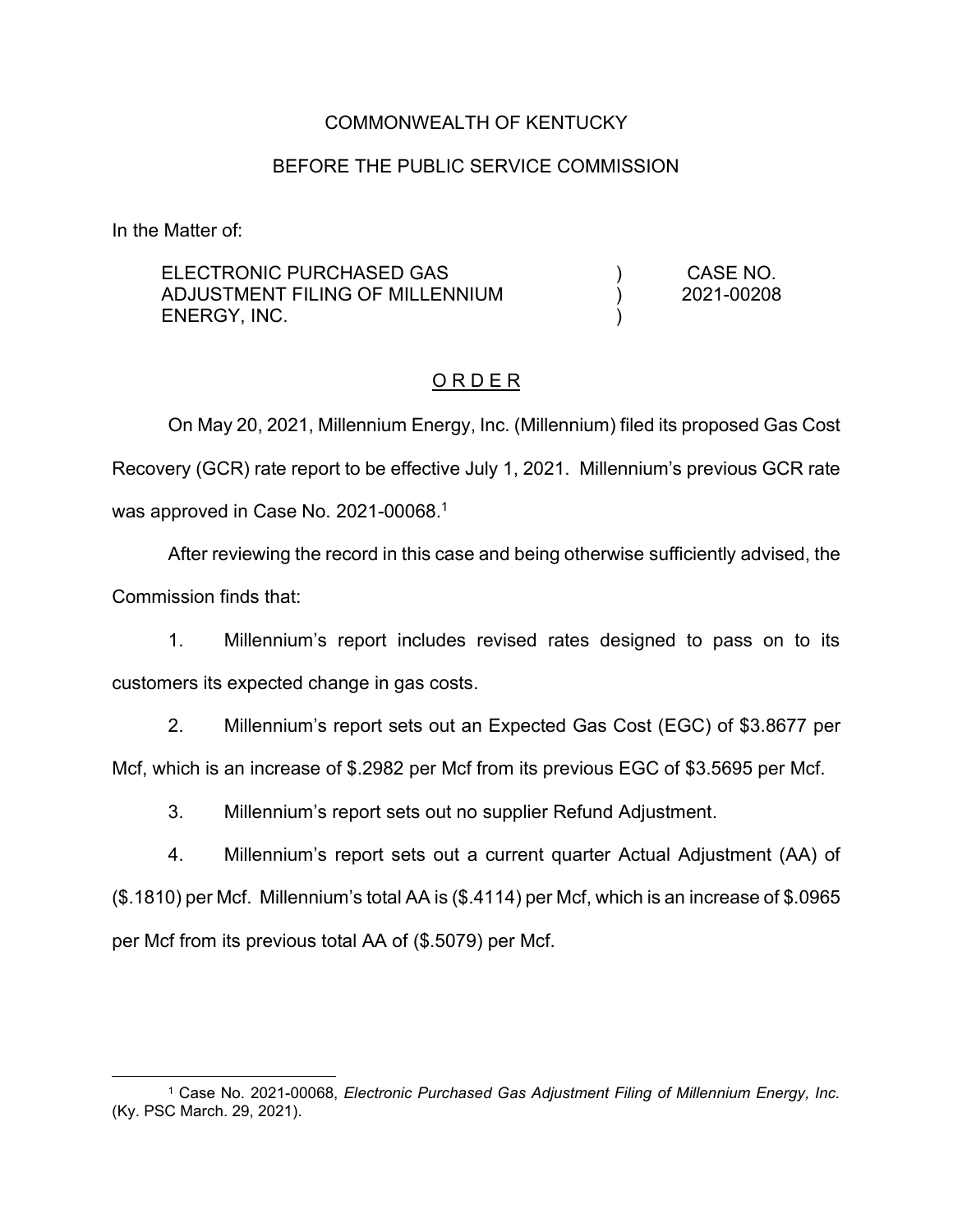5. Millennium's report sets out a current quarter Balance Adjustment (BA) of (\$.0004) per Mcf. Millennium's total BA is (\$.0082) per Mcf, which is a decrease of \$.0115 per Mcf from its previous total BA of \$.0033 per Mcf.

6. Millennium's GCR rate is \$3.4481 per Mcf, which is an increase of \$.3832 per Mcf from the previous GCR rate of \$3.0649 per Mcf.

7. The rates set forth in the Appendix to this Order are fair, just and reasonable and should be approved for service rendered by Millennium on and after July 1, 2021.

8. Should Millennium purchase sustainable natural gas from a renewable source during the reporting period of any future GCR reports then the supplier, cost, and amount must be documented in its cover letter to the Commission.

IT IS THEREFORE ORDERED that:

1. The rates proposed by Millennium and set forth in the Appendix to this Order are approved for service rendered on and after July 1, 2021.

2. Within 20 days of the date of entry of this Order, Millennium shall file with this Commission, using the Commission's electronic Tariff Filing System, revised tariff sheets setting out the rates approved herein and reflecting that they were approved pursuant to this Order.

3. This case is closed and removed from the Commission's docket.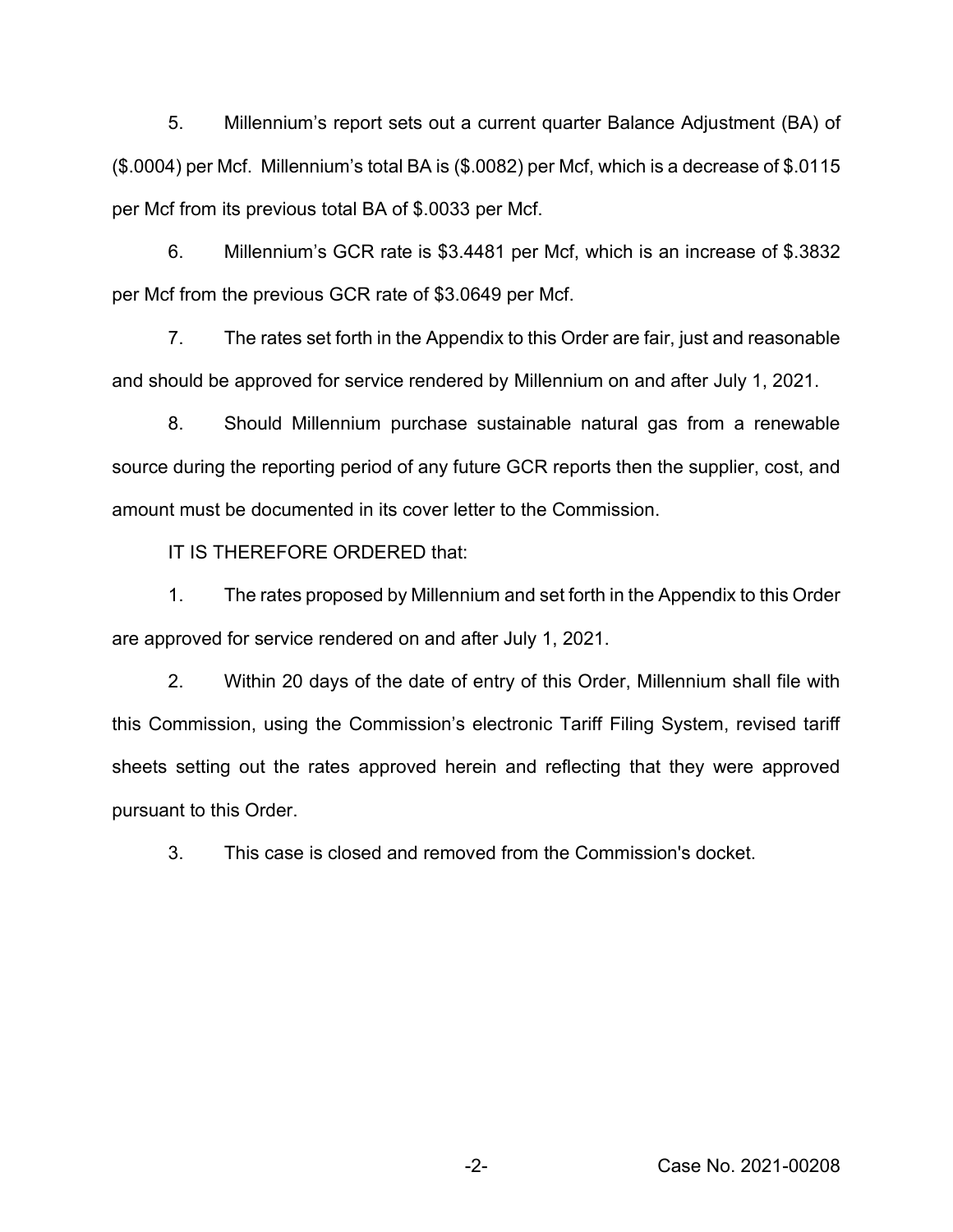By the Commission



ATTEST:

. C friderell

Executive Director

Case No. 2021-00208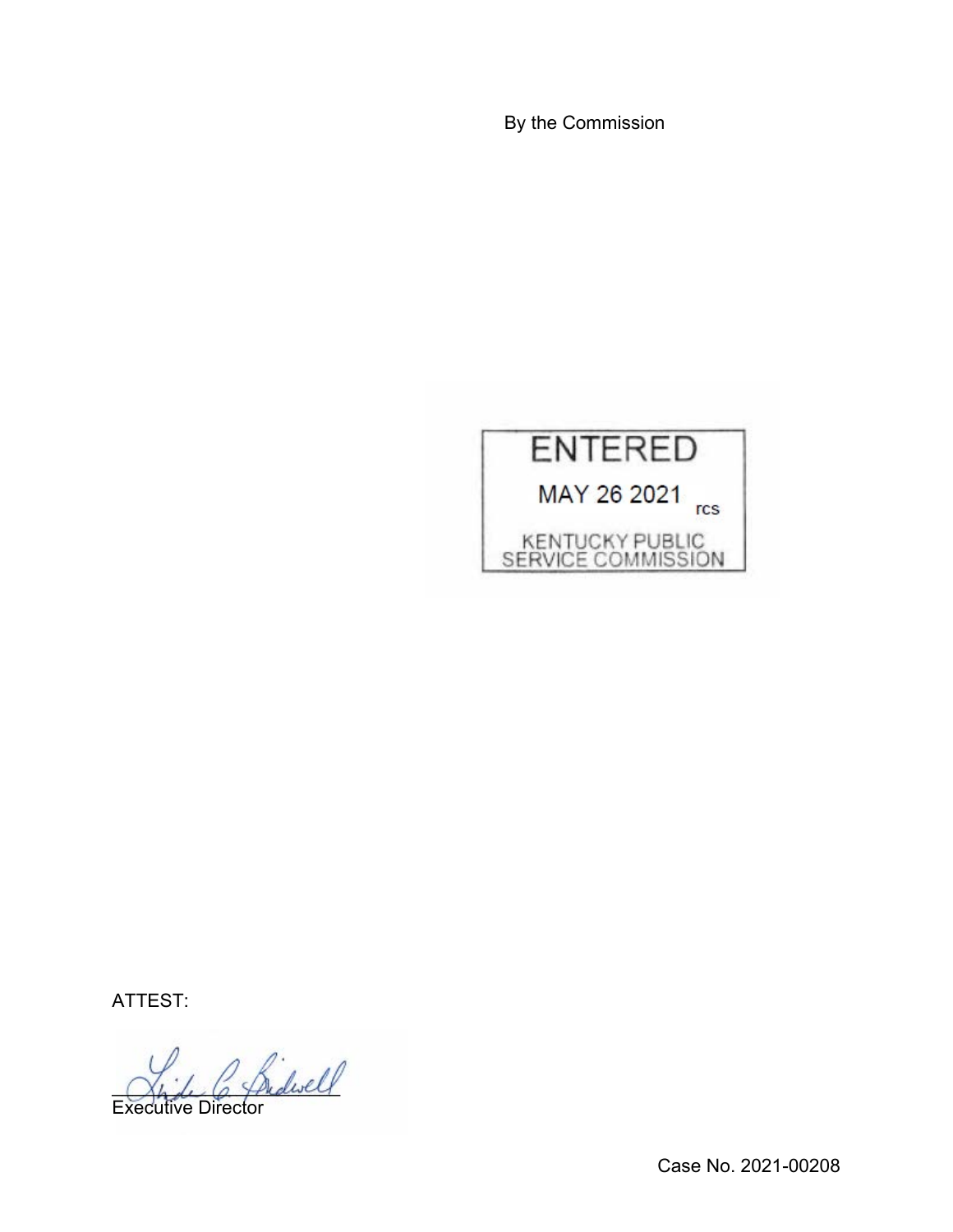# APPENDIX

# APPENDIX TO AN ORDER OF THE KENTUCKY PUBLIC SERVICE COMMISSION IN CASE NO. 2021-00208 DATED MAY 26 2021

The following rates and charges are prescribed for the customers in the area served by Millennium Energy, Inc. All other rates and charges not specifically mentioned herein shall remain the same as those in effect under the authority of this Commission prior to the effective date of this Order.

### **Residential**

|                                  |     | <b>Base Rate</b> | <b>Gas Cost</b><br>Recovery<br>Rate |     | Total  |  |  |
|----------------------------------|-----|------------------|-------------------------------------|-----|--------|--|--|
| All Mcf                          | S   | 4.0000           | \$3.4481                            | \$. | 7.4481 |  |  |
| <b>Commercial and Industrial</b> |     |                  |                                     |     |        |  |  |
| All Mcf                          | \$. | 3.0000           | \$3.4481                            | S   | 6.4481 |  |  |